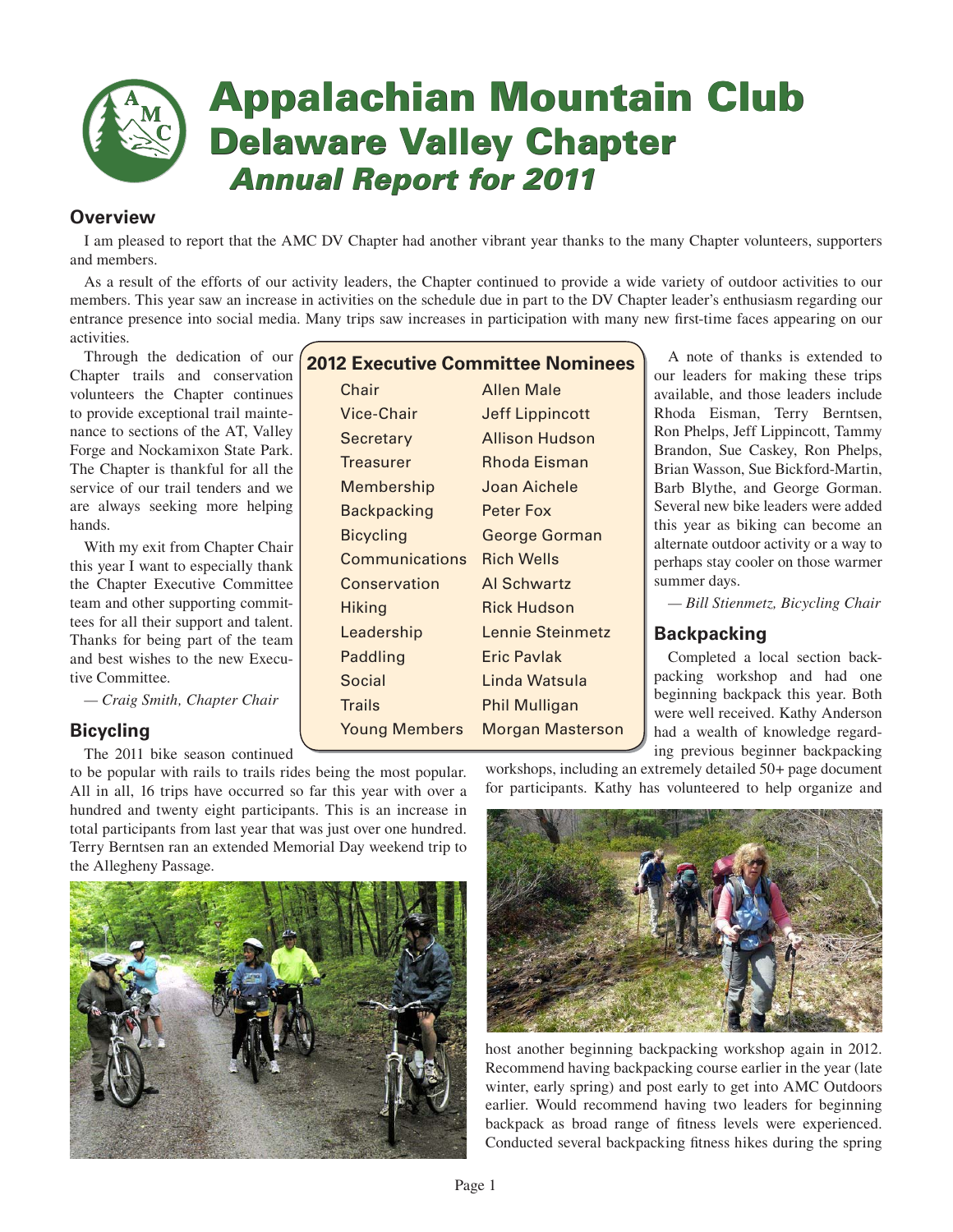and early summer. These created opportunities for participants to test their fitness level prior to the beginner backpack and go through pack adjustments and pack weights prior to making a back-country commitment. Two people completed co-leads as backpacking leaders this year, and at least two others from leadership class expressed interest. While this section is moderately active in backpacking, at least half of the trips were conducted outside of the AMCDV chapter area. Backpackers as a group are not really cohesive, and usually function as independent leaders on backpacks.

This group could really use some backpack specific social events and networking opportunities. Networking could create opportunities of shuttle coops, key-swapping trips, and general exchange of practical trip information. An archive of local chapter backpacking trips (non-expiring) would be extremely useful especially for newer backpacking leaders. More local beginning backpacks would also help generate a greater body of local backpacking enthusiasts. Meetup has been extremely useful for organizing groups prior to the backpack. Many of the participants in Backpacking Meetup events have traded comments on subsequent hikes.

*— Peter Fox, Backpacking Chair*

## **Communications**

The Communications Committee is the newest Chapter Committee and it will achieve full Executive Committee membership in 2012. The Committee was formed four years ago when it was decided to remove the Newsletter editor, the Webmaster and the Publicity positions from the Executive Committee and assign them to a subcommittee that reported to the Executive Committee. That structure worked well by allowing technically inclined members to concentrate on specific assignments without the need to be involved with Executive Committee activities or to attend the bi-monthly meetings.

In the intervening four years much has changed in Chapter communications prompting the Executive Committee to take a another look at the structure. The result was a decision to add Communications to the groups represented directly on the Executive Committee. The drivers for the decision include an increase in importance of the On-Line Trip Listing System, a revamping of the way the Chapter e-mail lists are used, the conversion of Footnotes from paper to electronic distribution, the addition of a Chapter Meetup website and a desire for better coordination between the AMC Joy Street - Chapter communications interface and the Executive Committee.

Major 2011 milestones include a major upgrade to the On-Line Trip Listing system, significant growth in the Chapter Meetup site, completion of the transition of Footnotes distribution, the addition of a credit card option for signing up for Chapter activities such as the Annual Dinner and the Activities Social. The Footnotes delivery conversion and Meetup were difficult decisions for the Chapter but were necessary because of economics and influences from the external environment.

The Communications Committee currently is responsible for the Chapter website, the Meetup site, the e-mail lists and managing the Chapter involvement in the On-line Trip Listing System. The Committee publishes Footnotes and the weekly activity listings. Communications involves a dedicated and talented team. Chapter members who assist in various Communications tasks include Joan Aichele (e-mail list membership subscriptions) Jim Catozzi, Bill Steinmetz and Dan Schwartz, On-Line trip Listing system; Kevin Perry, Chapter Website; and Eric Pavlak, Footnotes Editor and Publisher. Rich Pace and Donna Morgan administer the Meetup website and the Activity Chairs make the On-Line trip listing system work by soliciting, reviewing and approving all activity submissions.

The Communications Committee is always on the lookout for more volunteers. Currently we're seeking a newsletter editor and on-line writer. We are also looking for people with Java programming experience. If you wish to volunteer or have a question please contact webmaster@amcdv.org or contact anyone on the Executive Committee.

*— Rich Wells, Communications Chair*

## **Conservation**

These were the major accomplishments:

1. Led several hikes with a conservation theme for our local chapter.

2. Posted events with topics of relevance to members. Topics include issues regarding the Marcellus shale natural gas drilling, mountaintop removal coal mining activities and the proposed power line additions.

3. Volunteered at various events in the community related to sustainability and conservation.

*— Al Schwartz, Conservation Chair*

## **Hiking**

The Delaware Valley Chapter again had a very busy, diverse and successful hiking and winter sports year. The weather at various points in the year was a little restraining but, as usual, our leaders found ways around the snow drifts, thunderstorms, floods, and extremely hot/dry mid afternoon days.



Our chapter continues to host many weekly hikes for the enjoyment of all ability level of hikers. We want to thank the leaders who host the weekly Monday and Tuesday evening hikes in the Wissahickon, the Thursday evening rambles at the Valley Forge and Lower Providence trails, the extremely popular holiday hikes on January 1, Memorial Day, Independence Day, Labor Day and so on.

We continue to offer midweek day hikers opportunities to get out in the fresh air on Wednesdays and now we have started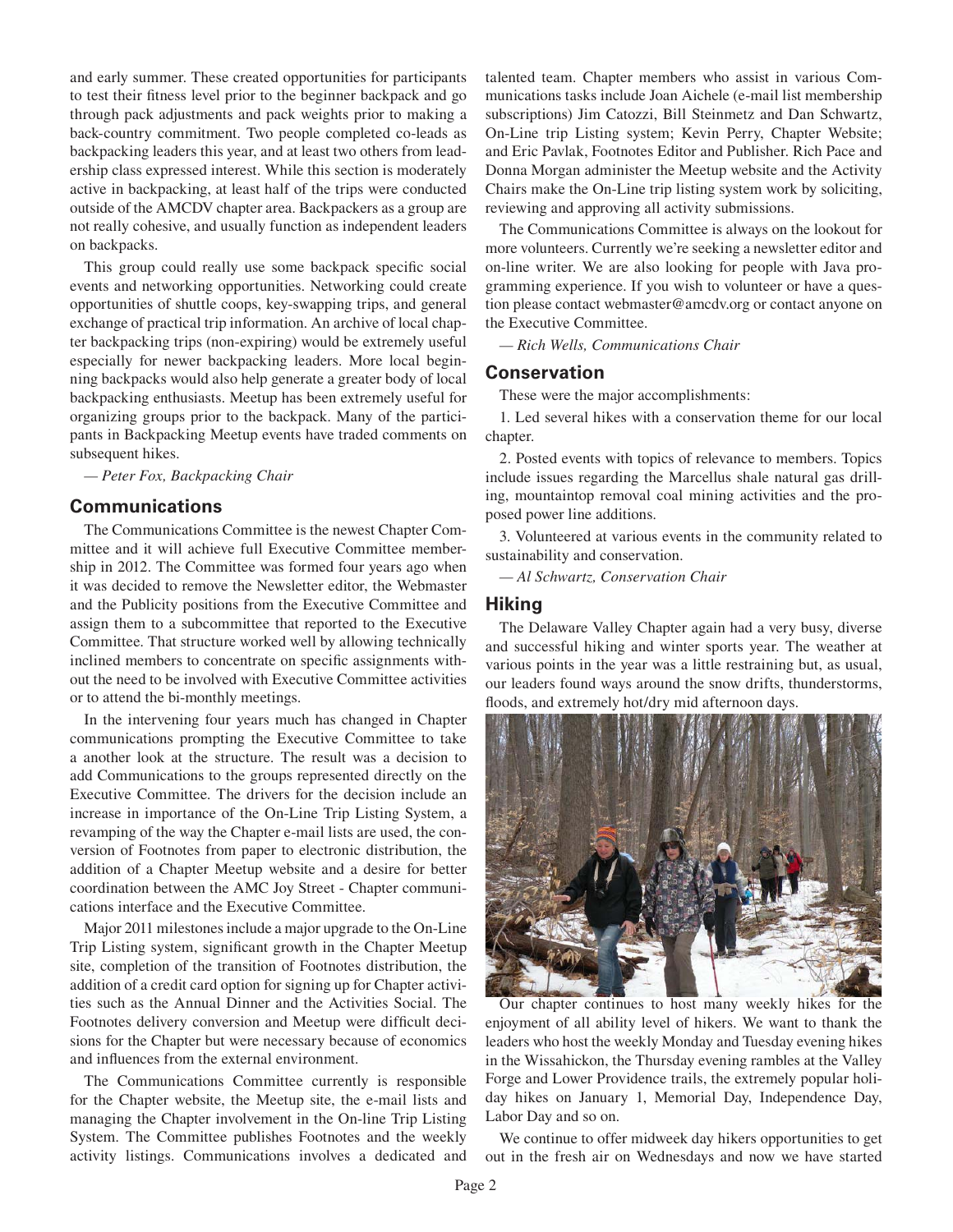

to have some interest in Monday daytime hiking. For these hikes we have added  $6+$  new hiking trail destinations to the old standby list. Weekends continue to be the mainstay of the club and we have seen a solid schedule of hikes throughout the year and on many weekends we were fortunate to have hikes scheduled in four to five different geographical destinations, thus allowing persons from our entire area to participate without driving too far to join in. Highlights continue to be beach walks, rock scrambles, AT section hikes, off trail bushwhacking, slow paced birder walks and urban hikes in Philadelphia and New York City. For the more strenuous hiking without a doubt the most popular hikes are in the Delaware Water Gap, the Pinnacle and Pulpit trails, the Pocono area state parks, and anywhere along the AT. A huge number of leaders are also finding that new hikes in the New Jersey Highland region are increasingly popular.

Among some of the new activities this year were a number of hikes that encompassed geocaching, letterboxing and hike and swim combos. We also had a leader wander through the streets of Philadelphia with his group looking for Dim Sum eateries. So there continues to be new and exciting ways to get outdoors, socialize, and exercise.

In the winter we are lucky to have tremendous leaders that scheduled and lead hikes for snowshoeing and trail hiking. Cross-country skiing trips and some downhill sign ups were scheduled over last winter.

Finally, we would remiss if we did not acknowledge the day hiking adventures that our leaders set up for us in areas that are not in the Delaware Valley region. Among some of the popular destinations were the Catskills, White Mountains, AT exploits in Virginia, Chincoteague Island and Maine. Hats go off to all those people who plan and execute these trips.

*— Rick Hudson, Hiking Chair*

## **Leadership**

The goals of the Leadership Committee are to conduct ongoing leadership and safety training, encourage the recruitment and mentoring of new leaders, manage the safety and liability aspect of AMC activities, and administer chapter leadership policies.

During 2011, the committee's activities included establishing a Meetup Advisory Group to develop guidelines and procedures for those DV leaders interested in listing their trips on the chapter's new Meetup site. Meetup has proved a most effective tool for connecting new people with AMC, and a number of DV leaders have been very pleased with the results of cross-listing their trips on this site.

The DV Chapter's annual Outdoor Leader Training course took place on the weekend of April 8-10, 2011, with a larger than usual group gathered for the event. Twenty-seven future leaders took part in the weekend, including six Haitians who are active in a group called Pathfinders, which brings young people from Philadelphia into the outdoors to experience nature and team adventures. The members of the OLT Class of 2011 were: Victoria Bastidas, Myriam Bazar, Gregory Canfield, Jimmy Charles, Wesley Charles, Geri Chmiel, Cindy Crosser, Mehul Dave, Paul Dice, Barry Donovan, Peggy Dufresne, Carl Ganong, Ember Jandebeur, Ron Kanarr, Kristyn Lederer, Joseph Malek, Gale Maleskey, Donald Maskal, Morgan Masterson, Mark Mazer, Christine Murray, Emily O'Hagan, Bijal Shah, Rameau Thomas, Guerline Thomas, Sandy Unger and Brian Wasson.

Many thanks to the DV leaders who served as trainers and organizers for this year's course: Jeff Alpert, Jim Catozzi, Peter Fox, Rick Hudson, Pete Jarrett, Mark Kern, Christina Krosche, Jeff Lippincott, Donna Morgan, Phil Mulligan, Craig Smith, Bill Steinmetz, and Lennie Steinmetz.



The Leadership Committee sponsored a Leaders Social on Saturday, May 21st at Weisel Hostel near Quakertown. There were two hikes, a bike trip and a trail work trip during the day, followed by a 5 PM happy hour and 6 PM barbecue dinner. More than 30 leaders were in attendance at this event. A second Leaders Gathering was scheduled to take place on November 12th just before the chapter's Annual Dinner, to provide leaders a chance to offer input on several new policies in the process of being developed by the Executive Committee.

Finally, the Leadership Committee will be providing recognition at the chapter's Annual Dinner for several DV leaders who have retired from active service this year. Those leaders being recognized for their many years of outstanding leadership are: Bob Lindquist, Billy Neuman, Tom Olsen, Phil Ritchie, and Jane Shepard.

*— Lennie Steinmetz, Leadership Chair*

## **Lehigh Valley Group**

The Lehigh Valley Group (LVG) has now completed its nineteenth year of existence. Meetings take place on the third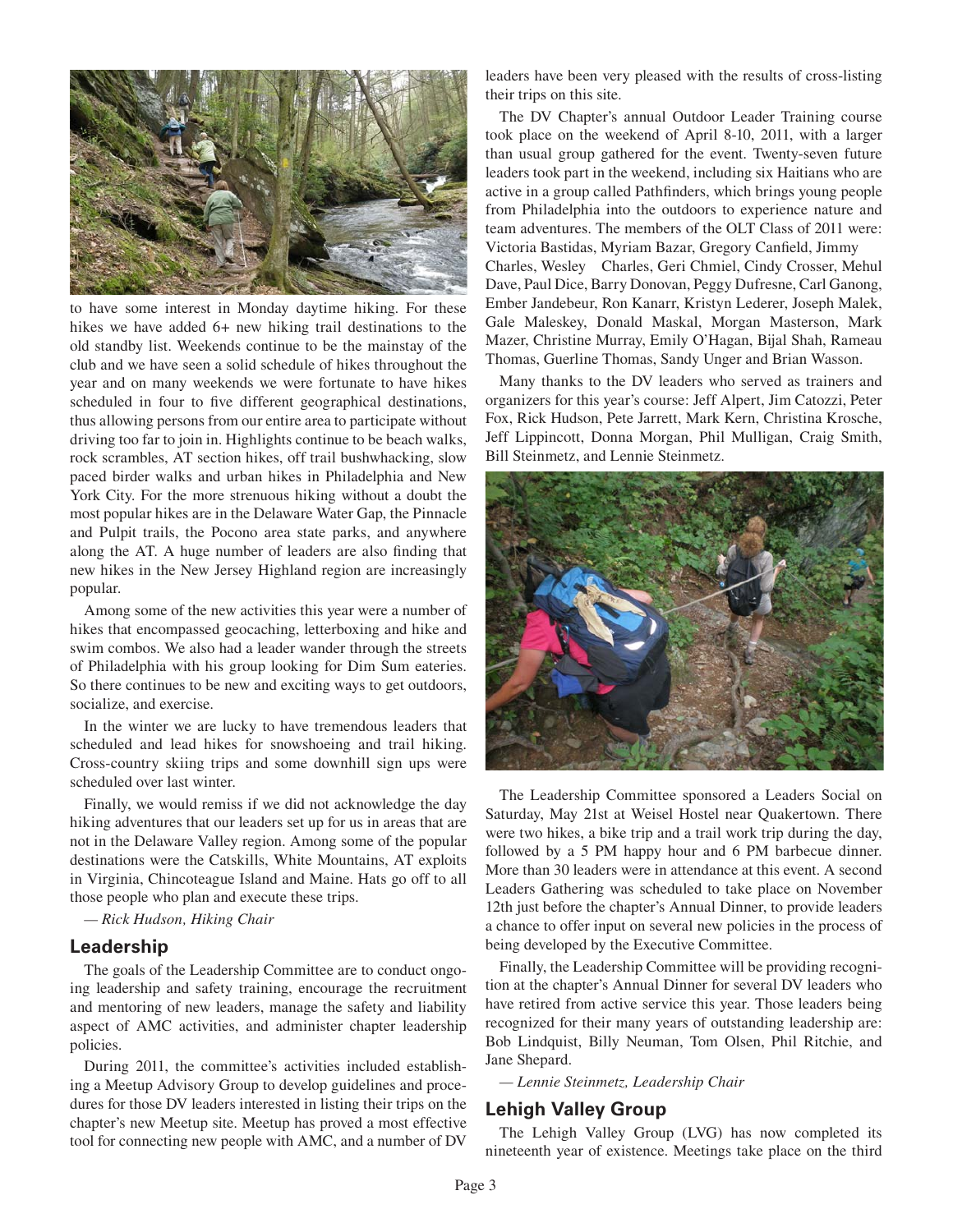Wednesday of every month (except December, July, and August) at the Friends Meeting House on Route 512 in Bethlehem. Programs this year have included a wide range of topics such as *Marcellus Shale and You – Why Should You Care?*, *Hiking in Iceland*, *Winter Climbing in the Catskills* and *Greenway Hikes of New Jersey*. Lehigh Valley Group Chair Phill Hunsberger has already booked a number of interesting programs for the coming year as well.

The LVG monthly meetings include a short discussion on upcoming outdoor activities, a speaker, and a social time with refreshments. Meeting attendance ranges from 30 to 50 people, including longtime AMC members as well as potential members who have read about the meeting in local newspapers.

Sadly, the co-founder of the Lehigh Valley Group, Malcolm White, died in September of this year. Mac was an ardent hiker and conservationist who was instrumental in the passage of the AT Act in Pennsylvania, the construction of the chapter's Leroy Smith Shelter, and in persuading the PA Turnpike Commission to build a tunnel at Lehigh Gap rather than going over Blue Mountain and the AT. Mac was a past DV Chapter Chair (1978-79) who in more recent years may be remembered for his *Meandering with Mac* column in Footnotes, and for the many excellent programs that he scheduled for Lehigh Valley Group meetings. He will be greatly missed by his many friends throughout AMC.

*— Lennie Steinmetz*

## **Membership**

As 2011 comes to a close I find myself looking back over the past four years I have served as the DV Chapter Membership Chair. I find I am still learning new things about AMC as well as continuing to meet wonderful people who love being actively involved with the outdoors.

This year I continued to host the popular monthly New Member hikes in various parks throughout our chapter area. These hikes were well attended by new AMC members, as well as potential AMC members and long time AMC members. This was a nice mix as the long time members helped out by interacting with the new and potential members making them feel welcome and helping to answer questions they may have had about AMC.

We are beginning to see some of the Chapter Meetup people joining AMC. Many of them were unaware of AMC before participating on our Meetup activities. To all of our Meetup leaders who have been promoting AMC and the benefits of an AMC membership, "thank you."

Lennie Steinmetz and I hosted a New Member Weekend Getaway in June at our AMC facility Mohican Outdoor Center. This was an opportunity for new members to not only learn about Mohican but also about AMC and all it has to offer. As always it was a fun weekend for all of the participants. Lennie, thank you for your help.

Midori Wakabayashi and I represented AMC at various functions this past year. We participated at National Trails Days, National Public Lands Days and the recent LL Bean Grand Opening at the King of Prussia Mall. Midori, our very active Publicity Chair, made several contacts with the managers of local outdoor stores. Thank you Midori for all of your efforts this past year in promoting AMC.

Despite the continued concern over the economy our membership numbers continue to remain strong, which shows a strong commitment to AMC. Thank you all!

*— Joan Aichele, Membership Chair*



## **Paddling**

**Trips:** A wet spring, a moderate early summer and record rains in August and September made for a banner whitewater year. Frequent high river levels did, however, result in many flatwater trips being either postponed or canceled. We will again run about 70 trips this season.

Because of frequent high water, we were able to increase the number and variety of whitewater creeks run, and our trips included streams we have not paddled in years.

Participation in whitewater was the highest it has been in many years, and continues to grow. We have added two new whitewater leaders this year, both of whom have come up from the start through our program.

Flatwater trips remain popular, and are often filled to capacity. We have been running (since last year) numerous flatwater trips using Meetup to successfully fill trips to capacity, and used it to boost training course registration.

**Youth Movement:** We had four 11 to 14-year-olds make several whitewater trips each this summer, plus had several older teens paddling whitewater with us. Paddlers in their 20s are common on our whitewater trips. Younger children are common on Pine Barrens and other flatwater trips.

Our whitewater trip participants ranged in age from 11 to 77, and their ages are well distributed throughout that range.

**Training:** We safely and successfully completed all training sessions scheduled for the year, including the basic and river canoeing, solo open canoe, and swiftwater safety and rescue.

**Access:** On March 11, two participants on a club trip on the West Branch of the Brandywine were stopped in Hibernia Park (a Chester County park) and issued citations by park rangers. Both American Whitewater and the AMC have been assisting in this as yet unresolved issue. Through the assistance of the AMC, the county has drop the charges, but access to this infrequent class 3-4 whitewater gem is still unresolved.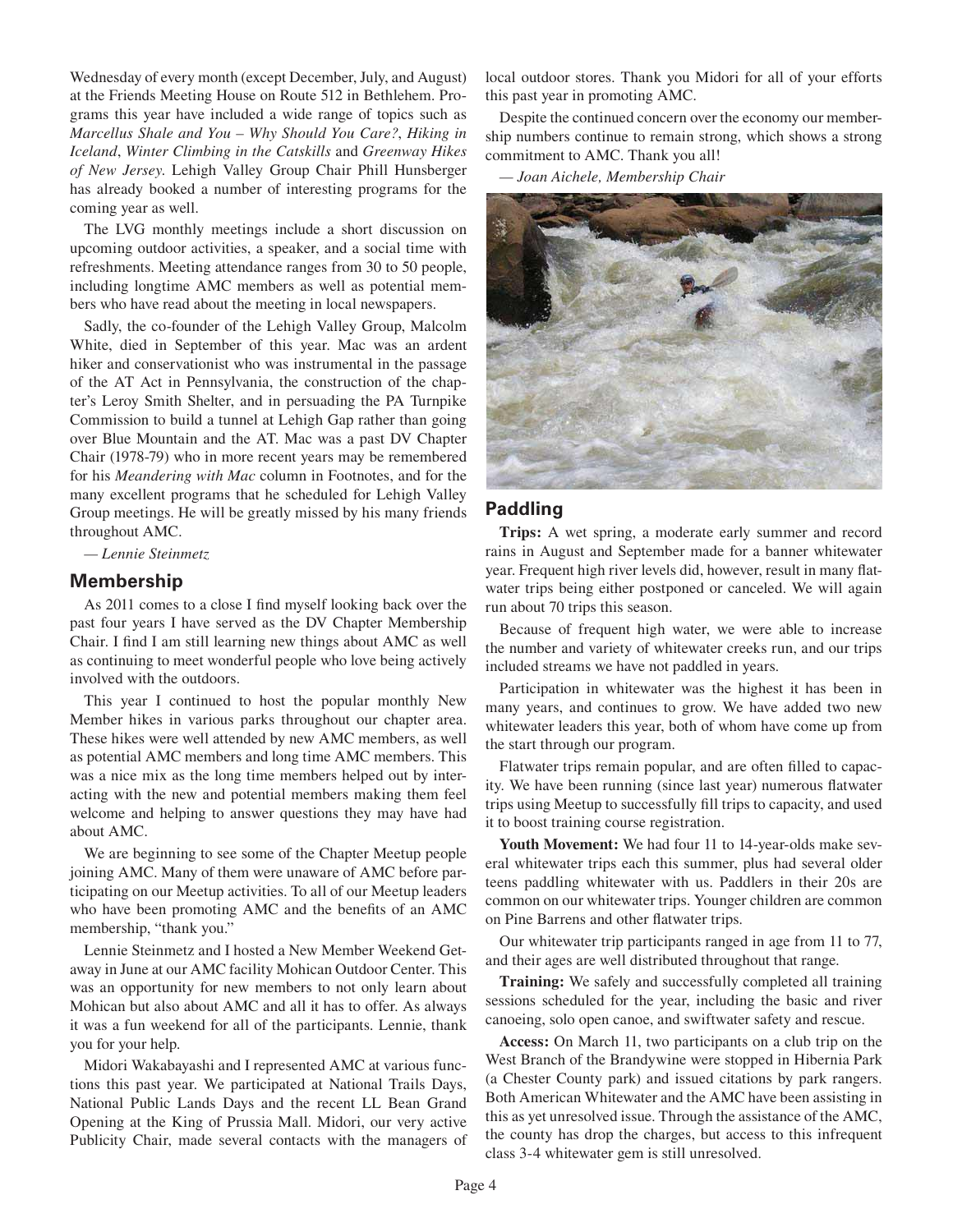

**Donation:** The Canoe Committee wishes to thank and acknowledge the generous donation of a solo canoe and other equipment by the family of late paddling leader Fred Bauerle. We thank them for their generosity*.*

*— Eric Pavlak, Canoeing Chair*

## **Shelter**

The volunteers in the shelter caretaking program, which was in use since the 1970s, keep the Leroy Smith Shelter on the AT near Wind Gap, PA in excellent condition. Summer watch extends from mid-April through October and a volunteer visits the shelter each week. Winter watch follows with a volunteer visiting the shelter every two weeks from November to mid-April with a Sunday-only volunteer during firearms deer hunting season two weeks in December.

In compliance with Pennsylvania Game Commission's regulation requiring that all users (hunters, hikers, etc.) wears fluorescent orange-colored materials, our winter watchers are pro-

vided with orange caps at the chapter's expense. The game lands parking lot and the Katellen trail (used by most shelter watchers) are on state game lands.

We recruited Charles Ogle as our new shelter maintenance person to replace Joe Bell, who retired as of October 27, 2009. Charles worked with Joe on several maintenance projects. Joe Bell checks in occasionally.

Three new shelter watchers joined us in 2010. Shelter plans include expanding the DVAMC web site shelter page to include a photo, a bit of history and an invitation to new shelter watchers.

The shelter volunteers check trails and composting privy conditions, and the adjacent campsite, and report their findings on a post-paid printed post-

card to the shelter chair. Trash (cans, bottles, foodstuffs, soiled undergarments, torn shoes) has tripled as carry-out items in Summer 2010.

Shelter watch hours: An average of 5 hours x 46 volunteer trips =  $230 +$  chair (40 hours) =  $270$  hours; maintenance hours = 124.5 *— Patricia Ann Sacks, Shelter Chair*

## **Social**

Over the course of each year there are three prominent Chapter social events organized for member participation – the Activities Social, the Chapter Picnic and the Annual Meeting & Dinner. Below is a brief overview of each of these events.

Annual Activities Social The first social event of the year is the Annual Activities Social, held in the Spring. This year's Social was held on March 26 at the Perkasie Fire House in Perkasie, PA. Again this year, activities were scheduled prior to the social - hikes were led by Joan Aichele, George Gorman and Pete Jarrett on local trails near Nockamixon State Park. All presocial activities were attended by many members and enjoyed by all.

The addition of outdoor activities prior to the Activities Social is in its third year and the feedback from members around a more robust event has been very positive. Based on that feedback, the Social Committee expects to offer these options and perhaps others to our members at future Activities Socials.

We continued the tradition of showing an entertaining slideshow of the year's activities while awards and recognition were given for total miles hiked during the year along, Paddling, Bicycling and Trail Maintenance leadership. The presentation was a team effort, coordinated by Rich Wells in partnership with Rick Hudson, Bill Steinmetz and Phil Mulligan. Congratulations to all the hikers, paddlers, bicyclists and trail maintenance crew, and thanks to everyone for sharing their best stories among the attendees!

As the hungry hikers returned from their activities they were joined by other members and treated to pre-dinner snacks and beverages, followed by a great selection of hot food for dinner. As we have done in previous years, we continued to charge a nominal fee for snacks and dinner. This approach was well received in 2009 & 2010 and so the tradition continued in 2011. No one went home hungry and all leftovers were transported to a local soup kitchen coordinated by DV member Linda Wat $sula$  – what a great opportunity to help communities in need – a



great end to great day! Special thanks to the Social Committee Members for their support on delivering this great event for the chapter.

**Annual Chapter Picnic** The next social event of the year is the Annual Picnic, typically held in early summer. This year the event was held at a new location, the Tohickon Valley County Park in Bucks County, PA. This park is a great venue, offering a regionally central location, a covered pavilion and picnic area with a large grill. The park even has camping and paddling available, along with an on-site pool for guest. This location provided a great opportunity to plan for an outdoor weekend that includes the picnic festivities. The chapter provided hamburgers,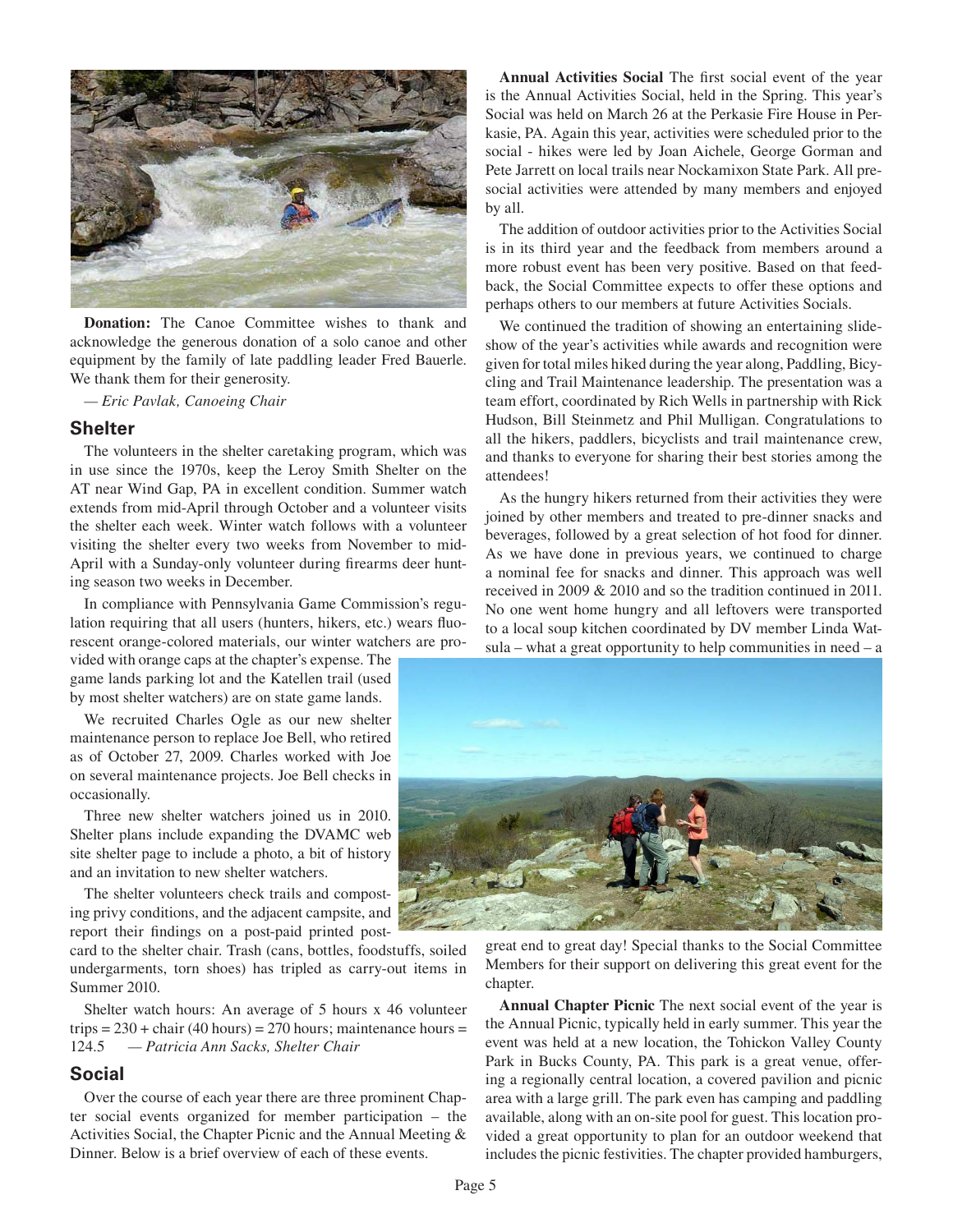veggie burgers, hot dogs and drinks, and guests were asked to bring a side dish salad or dessert to share with fellow members.

Prior to firing up the barbecue grill, a well-attended hike on a nearby trail was led by Joan Aichele and Jeff Lippincott led a road bike ride.Other chapter members volunteered to set up the barbecue and arrange for other activities at the park like horseshoes, quoits and of course our annual chapter volleyball game. The weather was picture perfect bringing in warm and hungry hikers and other chapter members for the barbecue . The volleyball games were a continued tradition from the past picnics and where mud was not an issue, members had a great time managing through the afternoon heat and people had a great time. Be sure to join us next year, and be part of the fun!

Annual Dinner The final big social event is the Annual Dinner held in Autumn. The Annual Dinner combines a social event, a business meeting and a special guest speaker or activity. It is a great opportunity to network with new and existing chapter members, enjoy a nice dinner together, to learn a little bit about some of the business aspects of operating the chapter and wrap up with a great story or activities about fun and adventure in the outdoors. This is an excellent event for new members to

attend – the networking tends to open up discussion around experiences over the past year, great stories and suggestions for participation in the year ahead. The Social Committee is always open to new suggestions for different locations and new speakers – contact us at social@amcdv. org *— Stephanie Wall, Social Chair*

## **Trails**

The Delaware Valley Chapter continues to work on trails in three significant areas of our jurisdiction.



First, we are maintaining our segment of the Appalachian Trail in partnership with the National Park service, Keystone Trails Association and Appalachian Trail Conservancy. Mike Manes, Dan Schwartz, Bill Steinmetz and a host of others lead and perform work there. This year's Ridgerunner program, where we work with ATC to provide someone to patrol the AT during the Summer, and meet and greet the hikers, was a huge success. Our Ridgerunner, John Cammerota, did an outstanding job.

This entails patrolling for encroachments, unauthorized structures, and damage to the trail, both natural and man-made. Our volunteers are also assisting in defining the boundaries of the ATC corridor.

Also, we are continuing to maintain the trails on Mt. Misery at Valley Forge National Park. For National Public Lands Day in September we had a crew of 17 park visitors who repaired the damage from two hurricanes. This year we are continuing to keep the trails in their current state of good repair.

We are continuing to keep the trails at Nockamixon State Park in good repair. Pete Jarrett leads the work there. We incorporated a brush-clearing job in our Leaders' meeting in Spring, 2010. In addition AMC-DV members are volunteering at other parks in the area, under the leadership of other clubs.

At the Spring Activities Social, we honored our dedicated trail workers with T-shirts for their efforts.

We have enquiries from several parks for trailwork projects. We can use volunteer leaders to come forward to help lead projects there, and trail workers as well. Interested members, please contact me.

*— Phil Mulligan, Trails Chair*

## **Young Members**

The DV Chapter's Young Members group was able to offer various hiking and social activities ranging from Delaware Water Gap to Philadelphia, Pennsylvania. Phillip Yu was very proactive in organizing and leading most of the hikes and social activities including museum visits, speeches at various colleges, various festivals, walks/runs, and hikes with various levels of terrain.

The DV Chapter did have a change in the Young Members Chair, who quickly took charge in planning and recruiting. Currently, the Young Members group is reaching out to various Meet-up groups to gain more interest in those aged 20-40 years. The group is looking to expand in the area and gain more Young Member Leaders.

*— Morgan Masterson, Young Members Chair*

## **Treasurer's Report**

#### **Overall Financial Assessment**

The Delaware Valley Chapter has improved its financial position over the past year despite a gradual, but continuing, decline in Membership. In spite of this decline, our bottom line shows over \$15,000 in additional net income over the previous year. This, for the most part, is due to an application of the DV Chapter Investment Account Earnings, though this should decrease greatly when we receive our next report from Boston; and also a substantial savings in utilizing the internet for publication of the Footnotes rather than printing and mailing. We also received additional income through grants from various organizations.

#### **Financial Details**

The Delaware Valley Chapter operates as a branch of the Appalachian Mountain Club, a non-profit corporation with headquarters in Boston, MA. Chapter financial activities comply to rules established by the AMC, including the AMC fiscal year from January 1 through December 31. The Chapter's books are maintained on a cash basis in a computerized accounting system and the Chapter provides an annual financial report for AMC audit and review within a month after completing the fiscal year.

Chapter income comes primarily as an allocation of a portion of the AMC dues paid by members who reside in the Delaware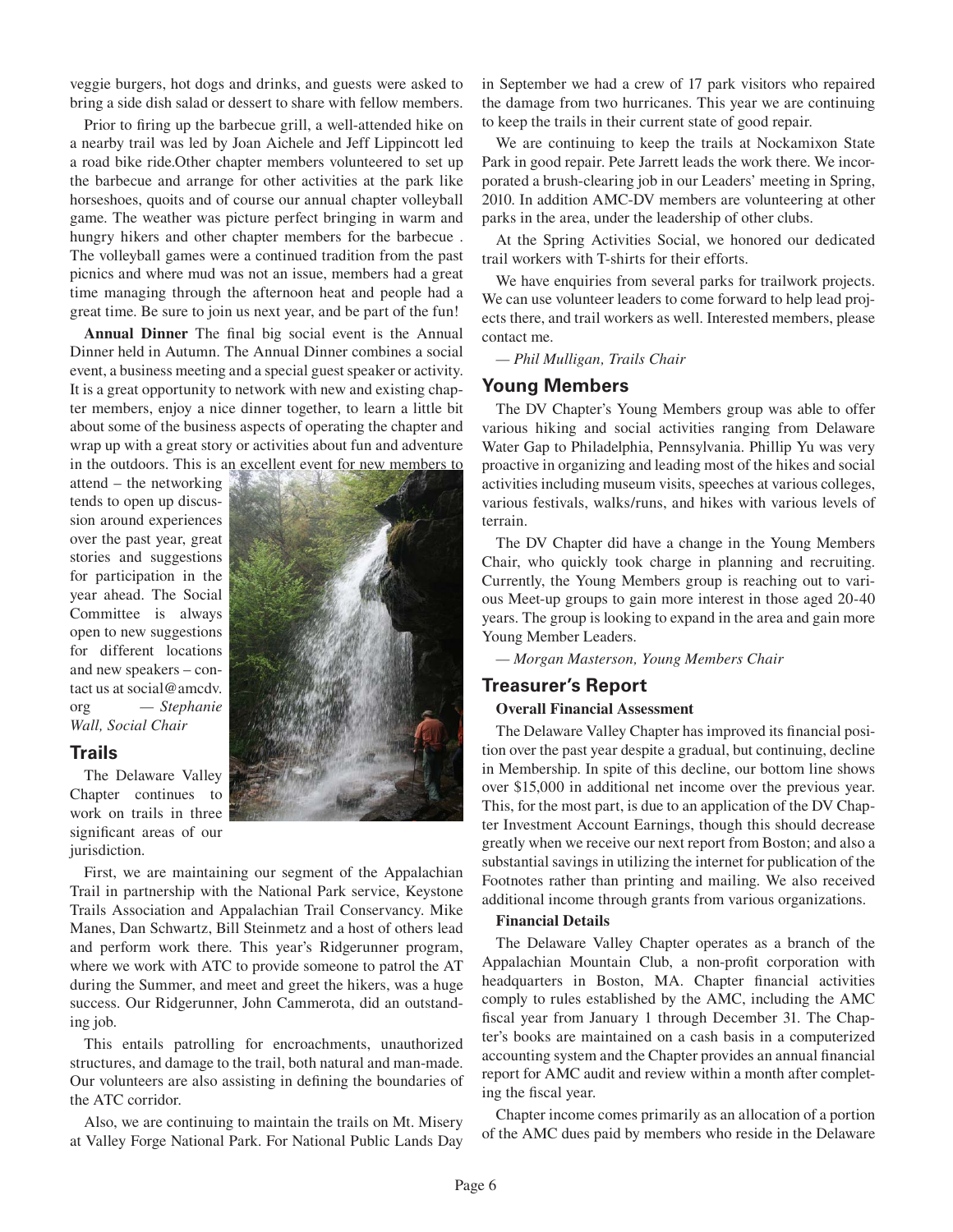Valley area. In the twelve months covered by this report, this dues allocation provided 90 percent of the chapter income, similar to previous years.

Chapter communication costs decreased almost 95 percent over last year, freeing additional funds for use program areas such as activity Leader development, recognition awards, Chapter social events, Membership contact, and equipment upgrades.

Because this report occurs before the end of the official Fiscal Year, it follows the format from recent years and covers a 12-month accounting period from October 1, 2010, through September 30, 2011. Comparisons are provided with the preceding 12-month period.

**Financial Data:** Operational income and expenses for the period are shown below.

| Operational Income vs. Expense for the 12-month period from 10/1/2010 thru 9/30/2011 |  |  |
|--------------------------------------------------------------------------------------|--|--|
| compared to prior 12-month period                                                    |  |  |

| <b>Income</b>                        | <b>Current Period</b> | <b>Prior Period</b> |
|--------------------------------------|-----------------------|---------------------|
| Allocation from AMC Dues             | \$16944.50            | \$17391.00          |
| Membership Sales                     | 1220.00               | 1050.00             |
| Misc. Income                         | 1322.84               | 0.00                |
| Net Income from Activity Fees        | 29.73                 | 978.00              |
| Merchandise Sales                    | 0.00                  | 0.00                |
| <b>Interest from Bank Accounts</b>   | 10.65                 | 7.08                |
| <b>Total Income</b>                  | \$19527.72            | \$19426.08          |
| <b>Expense</b>                       |                       |                     |
| Communication                        | \$192.36              | \$6522.93           |
| Attendance at Club-wide AMC Meetings | 2394.70               | 2264.11             |
| Trails & Shelter Maintenance         | 1129.61               | 987.46              |
| Recognition                          | 1306.50               | 773.44              |
| <b>Chapter Social Events</b>         | 392.64                | 1434.18             |
| <b>Committee Expenses</b>            | 1184.05               | 939.74              |
| Membership Activities                | 625.52                | 785.24              |
| <b>AMC Program Support</b>           | 0.00                  | 0.00                |
| Canoeing Program                     | 755.84                | 1474.85             |
| Leadership & Outdoor Skills          | 1331.00               | 1331.00             |
| Liability Insurance                  | 0.00                  | 464.00              |
| <b>Bank Fees</b>                     | 0.00                  | 0.00                |
| <b>Total Expenses</b>                | \$8147.59             | \$16976.95          |
| Surplus (Deficit) - Income-Expenses  | \$11,380.13           | \$2449.13           |

The Chapter has cash assets to meet near term needs.

#### **Cash Assets on 9/30/2011 Compared to 9/30/2010**

|                                | 9/30/2011 | 9/30/2010 | <i>Increase</i> |
|--------------------------------|-----------|-----------|-----------------|
| Checking Account               | 2692.73   | 557.83    | 2134.90         |
| Money Market Account (Savings) | 26362.39  | 16972.16  | 9390.23         |
| <b>Undeposited Funds</b>       | 210.00    | 99.00     | 111.00          |
| <b>Operating Cash Assets</b>   | 29265.12  | 17628.99  | 11636.13        |
| <b>AMC</b> Investment Account  | 24073.35  | 20870.31  | 3203.04         |

Checking and money market funds are in FDIC-insured bank accounts.

The AMC Investment Account is managed by AMC and is available to Chapters to provide long-term growth opportunities for funds not needed for current operations. Deposits and withdrawals of these funds are restricted to specified periods of each calendar quarter.

Cash assets are divided among the three categories as shown on the following page.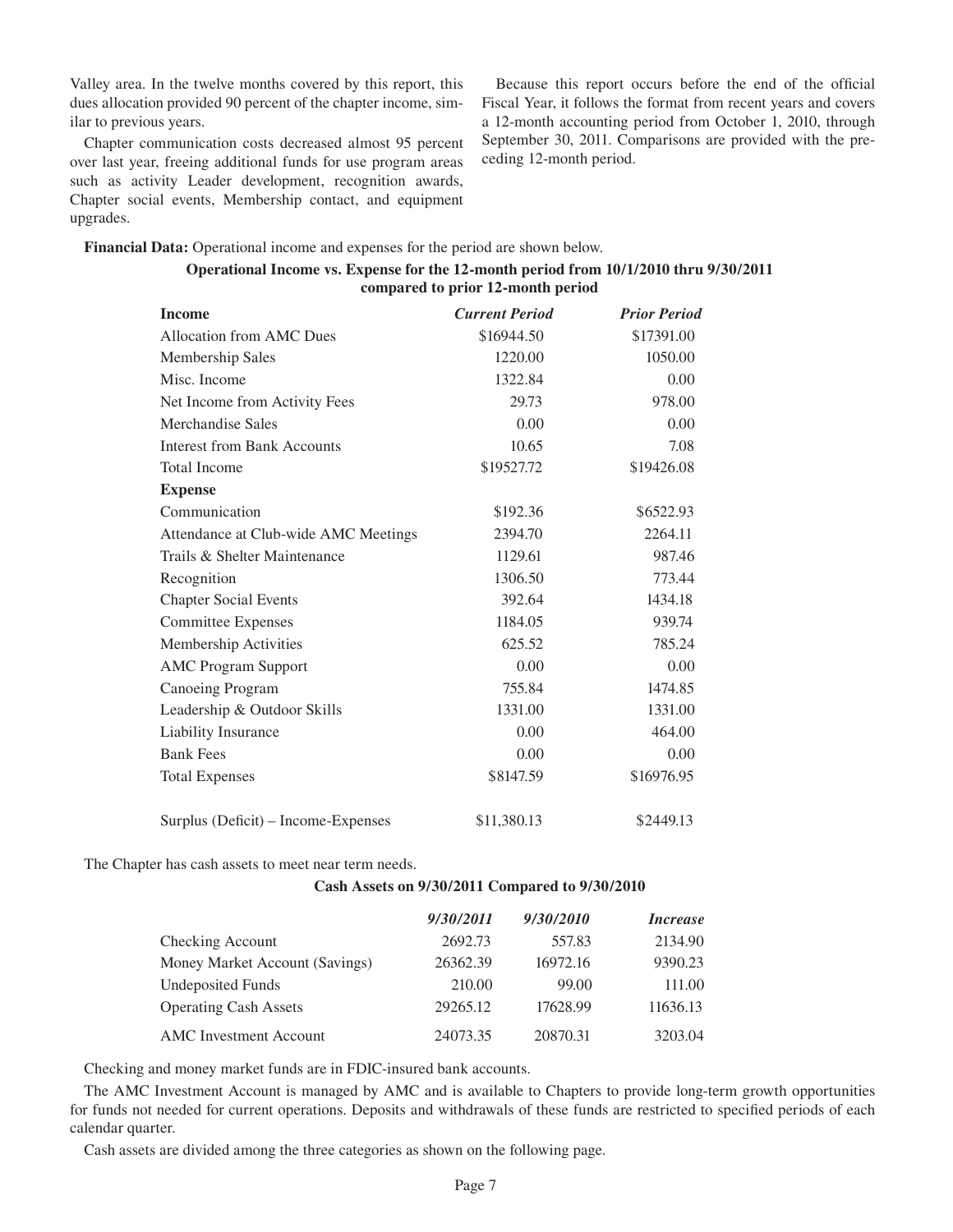## **Category of Funds on 9/30/2011 Compared to 9/30/2010**

|                            | 9/30/2011 | 9/30/2010 |
|----------------------------|-----------|-----------|
| <b>Operating Funds</b>     | 29265.12  | 16826.27  |
| Reserve Funds              | 24073.35  | 20870.31  |
| Henry Wu Scholarship Funds | 802.72    | 802.72    |
|                            | 54141.19  | 38499.30  |

Operating Funds are the funds and reserves for day-to-day operation of the Chapter.

Reserve Funds are set aside for long-term growth.

The Henry Wu Scholarship Funds are allocated for financial support to youth and student programs in fields appropriate to the AMC's mission of conservation, education, and recreation.

Questions or comments on this report are welcome and can be addressed to the Treasurer at the Annual Dinner or by e-mail to treasurer@amcdv.org. *— Rhoda S. Eisman, Treasurer*

> Electronic copies of this report are available at: http://www.amcdv.org and http://paddlenow.com